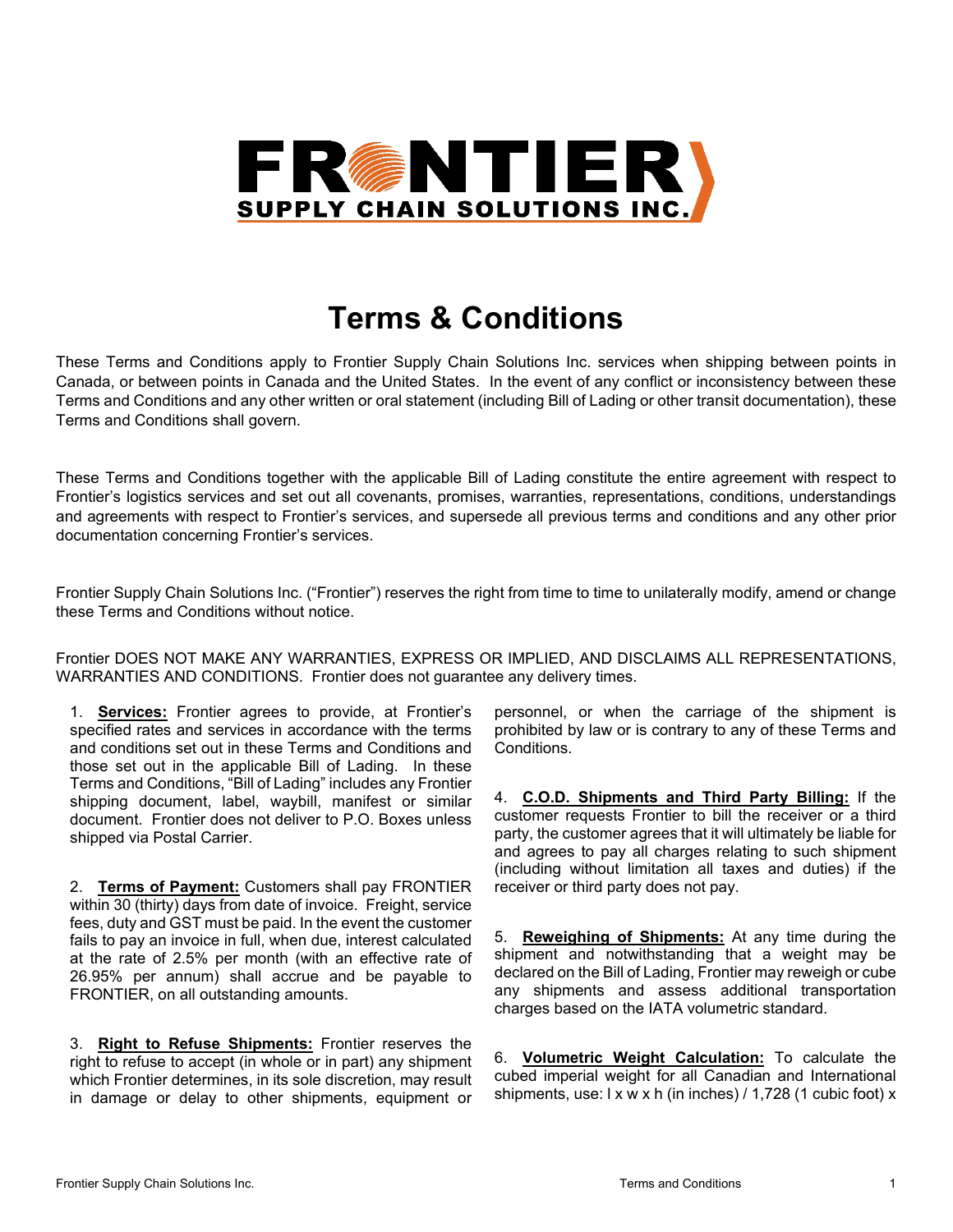10\* (cubing factor in Lbs) = volumetric weight in pounds. To calculate the metric weight for all Canadian and International shipments, use l x w x h (in centimeters) / 28,317 (1 cubic foot) x  $6.804*$  (cubing factor in Kgs) = volumetric weight in Kgs.

\*Refer to service agreement to determine cubing factor.

7. **Size and Weight Restrictions:** Domestic Parcel: For shipments within Canada, Frontier will accept individual pieces for shipment provided they do not exceed 150 lbs and are within 36"x 24"x 72" dimensions.

Shipments over this size and dimensions will be shipped less than truckload (LTL) and are subject to additional charges.

In addition, where the cubic weight or actual weight of a whole shipment delivering to the same consignee is equal to or exceeds 150 lbs., the shipment will be shipped less than truckload (LTL) and are subject to additional charges.

8. **Dangerous Goods:** Frontier will accept for shipment certain classes of Dangerous Goods subject to compliance with all applicable legislation, including without limitation the International Air Transport Association ("IATA") Regulations and the Transportation of Dangerous Goods Act. In no event will Frontier accept any of the following Dangerous Goods:

- Explosives
- Radioactives which are pyrophoric or explosive
- Infectious substances packed with other goods
- Unsecured cylinders
- Loaded firearms
- Wastes

Frontier does not accept any Dangerous Goods shipments to be sent "via air". An additional fee will apply to each Dangerous Goods shipment. Frontier may change its policies in connection with Dangerous Goods without notice. Certain exceptions and restrictions apply.

9. **Prohibited Items:** Frontier imposes the following additional restrictions on shipments:

**(a) Domestic Destinations**: Items which Frontier will not accept for shipment within or to Canada include, without limitation, the following:

- Shipments containing in excess of 30% glass content
- Live animals, insects, plants or fish
- Toxic gases (Class 2.3)
- Human remains
- Drugs prohibited by law
- Jewellery or original artwork
- Explosives, except Class 1.4S or exempted items
- Seafood, meat, poultry or fish
- Water Reactive substances (Class 4.3) Packing Group 1
- Cash, bonds, stocks or other negotiable instruments
- Radioactives (Class 7), other than exempted items
- Tobacco (in excess of 50 cartons and/or in excess of 10 kg, unless under contract to dealer)
- Items restricted by IATA or ICAO (International Civil Aviation Organization)
- Items which Frontier determines, in its sole discretion, that it cannot transport safely or legally.
- **(b) US Destinations:** In addition to those set out above under "Prohibited Items: Domestic Destinations", items which Frontier will not accept for shipping to, from or within the US include, without limitation, the following:
	- Cuban cigars
	- Coins of any kind
	- Furs and fur clothing
	- Alcohol
	- Weapons and ammunition
- **(c) International Destinations (other than the US**): Restricted items vary by country.

Frontier may change its policies in connection with restricted and prohibited shipments without notice.

10. **Inspection of Shipments:** Without notice, Frontier may, at its sole discretion, open and inspect any shipment and its contents at any time. Customs authorities, or other governmental authorities, may also open and inspect any shipment and its contents at any time.

11. **Routing:** Customer agrees to all routing and diversion, including the possibility that the shipment may be carried via intermediate stopping places which Frontier deems appropriate. Frontier reserves the right to substitute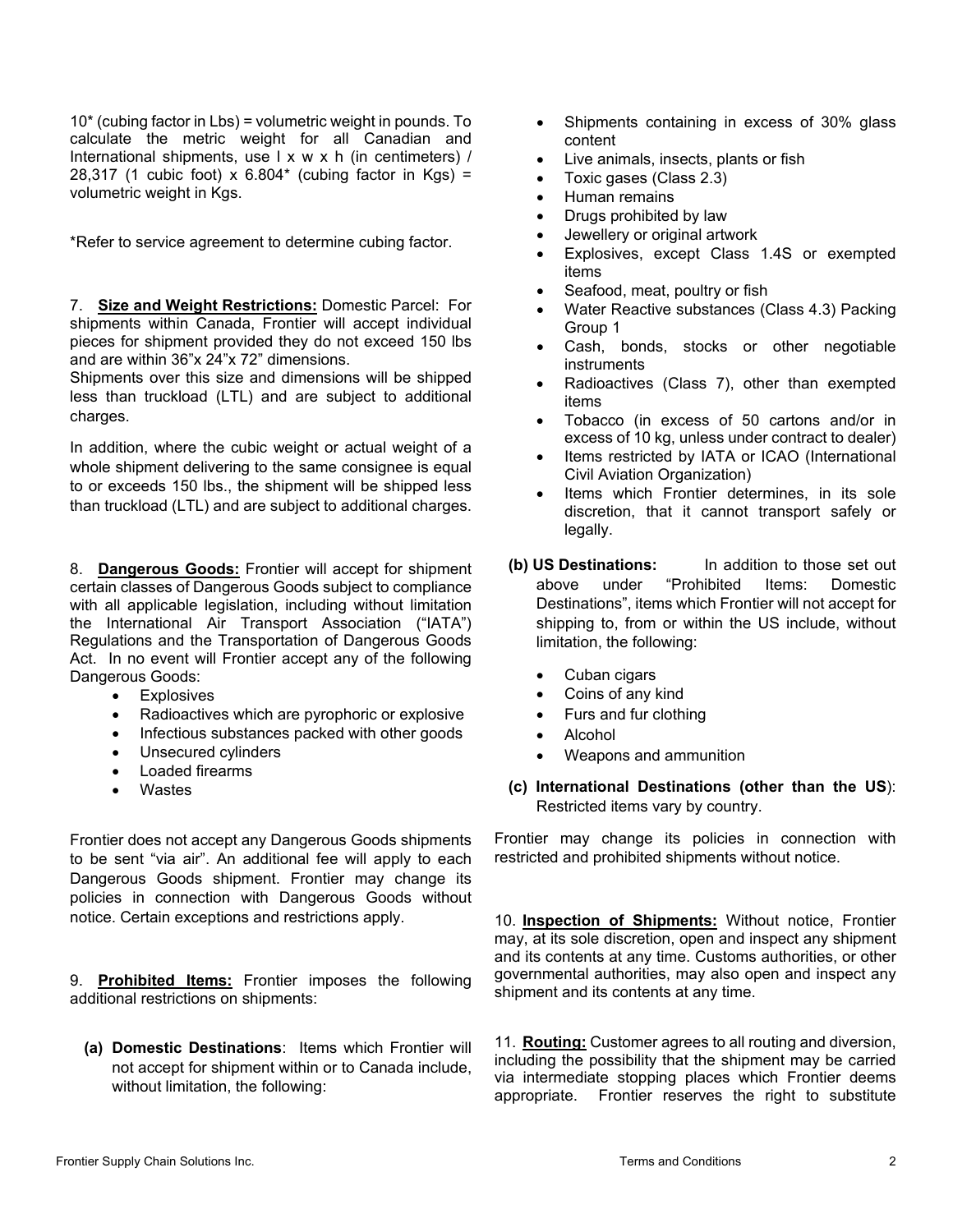alternate methods of transport for those selected by the customer. Frontier's exercise of any of its rights under this paragraph shall in no way affect Frontier's maximum liability as provided in these Terms and Conditions (see "Maximum Liability").

12. **Re-Attempted Deliveries and Undeliverable Shipments:** Undeliverable shipments and re-attempts at deliveries shall be dealt with in accordance with Frontier's then current policies and procedures. Additional charges may apply.

13. **Warsaw Convention:** In these Terms and Conditions, references to the Convention mean the Convention for the Unification of Certain Rules relating to International Carriage by Air, signed at Warsaw, October 12, 1929, or that Convention as amended by the Hague Protocol 1955, the Montreal Protocol No. 4 and/or the Convention Supplementary to the Warsaw Convention for the Unification of Certain Rules Relating to International Carriage by Air Performed by a Person Other than the Contracting Carrier, or at that Convention as may otherwise be amended, as applicable. When a shipment involves a destination or stop in a country other than the country of departure, the Convention may apply and, in most cases, will limit Frontier's liability with respect to loss or damage to, or in delay in carriage of, such shipments.

14. **Maximum Liability:** Where the Convention does not apply to a shipment, the maximum amount of any losses or damages, how so ever caused, for which FRONTIER may be liable is \$4.41 CDN. Per kilogram (or \$2.00 CDN. per pound) computed on the total weight of such shipment, unless a higher value is declared on the Bill of Lading at the time of pickup and the sender has paid any applicable surcharge. Limited to a claim of \$20 or more.

Notwithstanding the weight of any shipment, in no event shall Frontier's liability in respect of any shipment be greater than the allowable maximum declared value provided in paragraph 15.

In no event, however, will Frontier be liable for consequential, incidental, or indirect damages, including loss of profits or income, whether or not Frontier had knowledge that such damages might be incurred.

Where the Convention applies to the shipment, Frontier's maximum liability will be subject to the rules of liability established by the Convention.

15. **Shipment Value Protection:** "Declared value for carriage" is required by Frontier to determine transport liability limits, while "declared value for customs" is required by customs officials for possible assessment of duties and taxes. The declared value for carriage of any shipment represents Frontier's maximum liability in connection with a shipment, subject to the rules of liability established by the Convention where the Convention applies. In no event, however, shall there be a declared value in excess of \$99,999.99 and any value declared in excess of same will be deemed to be invalid. The shipment value must be declared on the Bill of lading at the time of pickup.

Notwithstanding any disclosure of the nature or value of any shipment, the amount of any loss or damage (including, without limitation, loss of earnings or profits) in any manner resulting whether or not from negligence or gross negligence, from loss of or damage to the goods and/or mis-delivery, or failure to deliver the shipment, for which Frontier may be liable to the sender, owner, receiver and/or any third party whether in contract, tort or otherwise, shall in no event exceed an amount equal to Frontier's maximum liability as provided in paragraph 14 or 15. It is the shipper's responsibility to prove actual damages. Exposure to, and risk of, any loss in excess of the declared value for carriage (or in excess of the maximum declared value) is assumed by the shipper. The shipper may transfer this risk to an insurance carrier of its choice through the purchase of an insurance policy. Contact an insurance agent or broker for insurance coverage. Additional freight insurance can be purchased upon request.

In no event will Frontier be liable in any amount for damage to any shipment of used or personal goods. Liability limits for lost shipments of used or personal goods is as provided in paragraph 14 and 15.

16. **Notice of Claim for Loss or Damage:** In case of damage, please call Frontier within 48 hours and request an immediate inspection. With respect to any claim, including a claim for loss, delay or damage where the Convention does not apply, the customer must submit a written notice of claim (along with the Bill of Lading and other supporting documentation) within 60 days from the date of delivery. In the event that Frontier fails to make delivery, claim must be submitted within nine (9) months after the date of shipment. In the event of a claim for concealed damage not discovered at the time of delivery, customer must promptly provide Frontier with written notice after discovery of the damage, and in any event not later than 48 hours after the date of delivery. The filing of a lawsuit does not constitute compliance with the above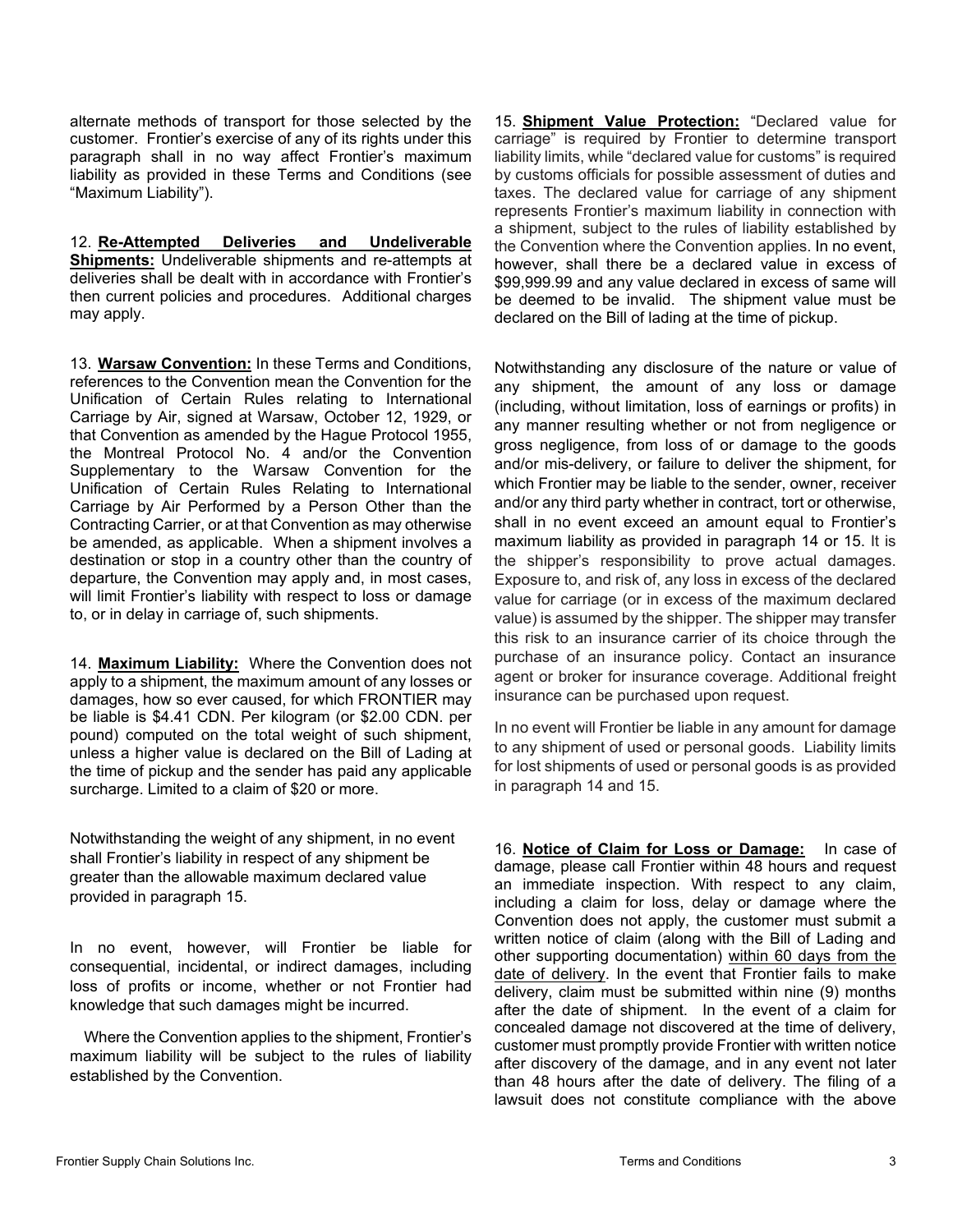notice provisions. Further, subject to any applicable statutory provisions providing otherwise, a statement of claim instituting an action must be filed within nine (9) months from the date of shipment, together with a copy of the paid freight bill.

In the case of shipments where the Convention does apply, written claims for loss of or damage to the shipment must be received by Frontier within fourteen (14) days from the date of receipt of the shipment; for damages or losses of any kind resulting from delay, within twenty-one (21) days from the date of receipt of the shipment; and for damages or losses of any kind due to non-delivery or mis-delivery, within ninety (90) days after FRONTIER's acceptance of the shipment for carriage. Further, any action must be brought within two (2) years from the date of delivery of the shipment or from the date on which the shipment should have been delivered or from the date on which carriage stopped. Frontier will not accept liability for cargo claims for product amounts under \$50.00 for LTL shipments, and \$15.00 for Parcel shipments.

Failure to comply with any of these conditions in this paragraph, including time limits, will result in the denial of customer's claim, and Frontier will have no liability or obligation to pay the claim.

No claims will be considered until all freight charges have been paid.

17. **Shipper's Risk:** Shipments containing glass, liquids, ceramics, items requiring temperature control, privately packaged personal items or prohibited items accepted by Frontier will travel at the shipper's risk on a no-value basis and Frontier's maximum liability as provided in paragraph 14 cannot be increased by the customer (even if a higher value has been declared on the Bill of Lading). For a list of prohibited items, please refer to paragraph 9. Shipment Value Protection does not apply to these shipments.

18. **No Liability:** Frontier assumes no liability for any loss, damage or delay due to improper packing or marking of shipments.

19. **Delayed Shipments:** Frontier will make every reasonable effort to deliver customers' shipments according to Frontier's regular delivery schedules; these are not, however guaranteed and do not form part of these Terms and Conditions. Frontier is not liable for any delays and is not responsible for the consequences of a failure to deliver by a stipulated time.

20. **Circumstances beyond Frontier's Control:** Frontier is not liable if a shipment is lost, damaged or mis-delivered because of circumstances beyond Frontier's control. These include, without limitation:

- "Act of God" (e.g. earthquake, cyclone, storm, flood)
- "Force majeure" (e.g. war, terrorism, plane crash or embargo)
- Strikes or labour disruptions
- Any defect of characteristic to do with the nature of the shipment, even if known to us when we accepted it.
- Any action or omission by anyone outside Frontier. For example:
	- o The sender of the shipment
	- o The receiver of the shipment
	- o An interested third party
	- o Any public authority (including Customs and other Government officials)

Frontier is also not liable for electrical or magnetic damage to, or erasure of, electronic or photographic images or recordings.

21. **No Warranties:** Frontier makes no warranties, expressed or implied, and expressly disclaims any and all representations, warranties and conditions.

22. C**ustomer Warranty:** Shippers warrant that each item in a shipment to be carried under these Terms and Conditions are properly described on the Bill of Lading and that such items are acceptable for transport by Frontier, and that the shipment is properly marked, addressed and packed, and in accordance with these Terms and Conditions and all applicable law (including, without limitation, Dangerous Goods legislation and IATA and ICAO regulations). The shipper indemnifies Frontier for any and all claims arising out of the shipper's breach of such warranty.

23. **Privacy:** By sending or receiving a shipment, or being identified as a third party for billing purposes, customers consent to the collection, use, or disclosure of their personal information by Frontier for the purposes of providing the carrier services. In particular, with respect to a shipment, customers consent to Frontier's disclosure of personal information to the shipper, the recipient and, if applicable, the third party identified for billing purposes.

24. **Governing Law:** The Bill of Lading and these Terms and Conditions shall be governed by the laws of Manitoba jurisdiction, and the customer irrevocably submits to the non-exclusive jurisdiction of the courts of Manitoba jurisdiction, unless contrary to applicable law.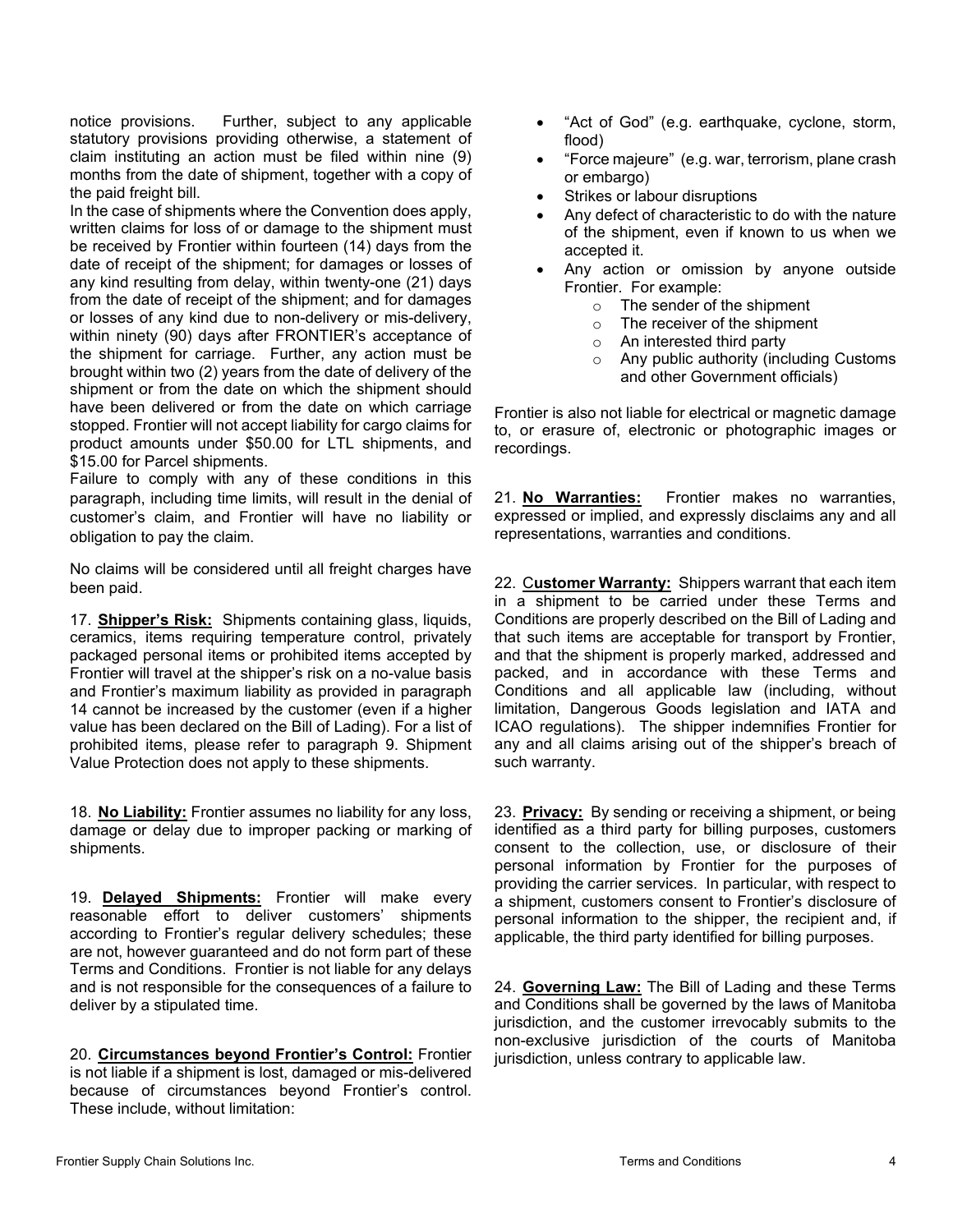25. **Severability:** If, in any jurisdiction, any provision of these Terms and Conditions or its application to any party or circumstance is restricted, prohibited or unenforceable, such provision shall, as to such jurisdiction, be ineffective only to the extent of such restriction, prohibition or unenforceability without invalidating the remaining provisions of these Terms and Conditions and without affecting the validity or enforceability of such provision in any other jurisdiction or without affecting its application to other parties or circumstances.

26. **Customs Clearance:** Shipper authorizes Frontier (however, Frontier is under no obligation) to complete on shipper's behalf any documents required to comply with applicable laws and regulations, and to act as shipper's forwarding agent for customs and export control purposes. Shipper agrees that Frontier may abandon and/or release any item which Frontier declares to be unacceptable or which shipper has undervalued for Customs purposes or misdescribed, whether intentionally or otherwise, without incurring any liability whatsoever to shipper, receiver or any other third party and shipper will reimburse Frontier upon demand all claims, damages, fines and expenses arising there from and for costs incurred in returning the shipment

to the shipper or warehousing the shipment pending disposition.

27. **Amendment:** Frontier reserves the right to amend rates upon 30 days written notice.

28. **Termination:** Either party may terminate this agreement at any time, with or without cause, by providing 30 days notice to either party.

29. **Customs Brokerage Rates:** These charges are in addition to any duties or fees assessed by Canadian Customs, as well as any storage/demurrage fees assessed by the airline/steamship line. In order to perform Canadian Customs business on your behalf we require a Customs Power of Attorney to be signed. Fees, duties and taxes must be paid in the functional currency of the country. If payment is requested to be paid in different currency, a premium exchange rate will be charged.

## 30. **Shipper Payment Guarantee:**

The shipper shall pay Frontier all shipping charges including all accessorial, taxes and fuel charges, in the event that the receiver, on a collect shipment or third party shipment refuses to pay Frontier, when a shipment is undeliverable (including when the receiver is unable to accept delivery of the shipment for any reason), the shipper shall pay all the charges incurred in the delivery and the return of the shipment to the shipper (including all Taxes and Surcharges).

## 31. **Additional Cargo Insurance**

Customers may purchase additional cargo insurance through Frontier prior to shipping. Insurance cannot be purchase after shipping, during transit, or after delivery of the cargo. Frontier will not insure any Prohibited Items listed under paragraph 9. Cost for additional insurance is \$2.00 per \$100 value of the shipment, with the minimum additional insurance cost being \$25.00.